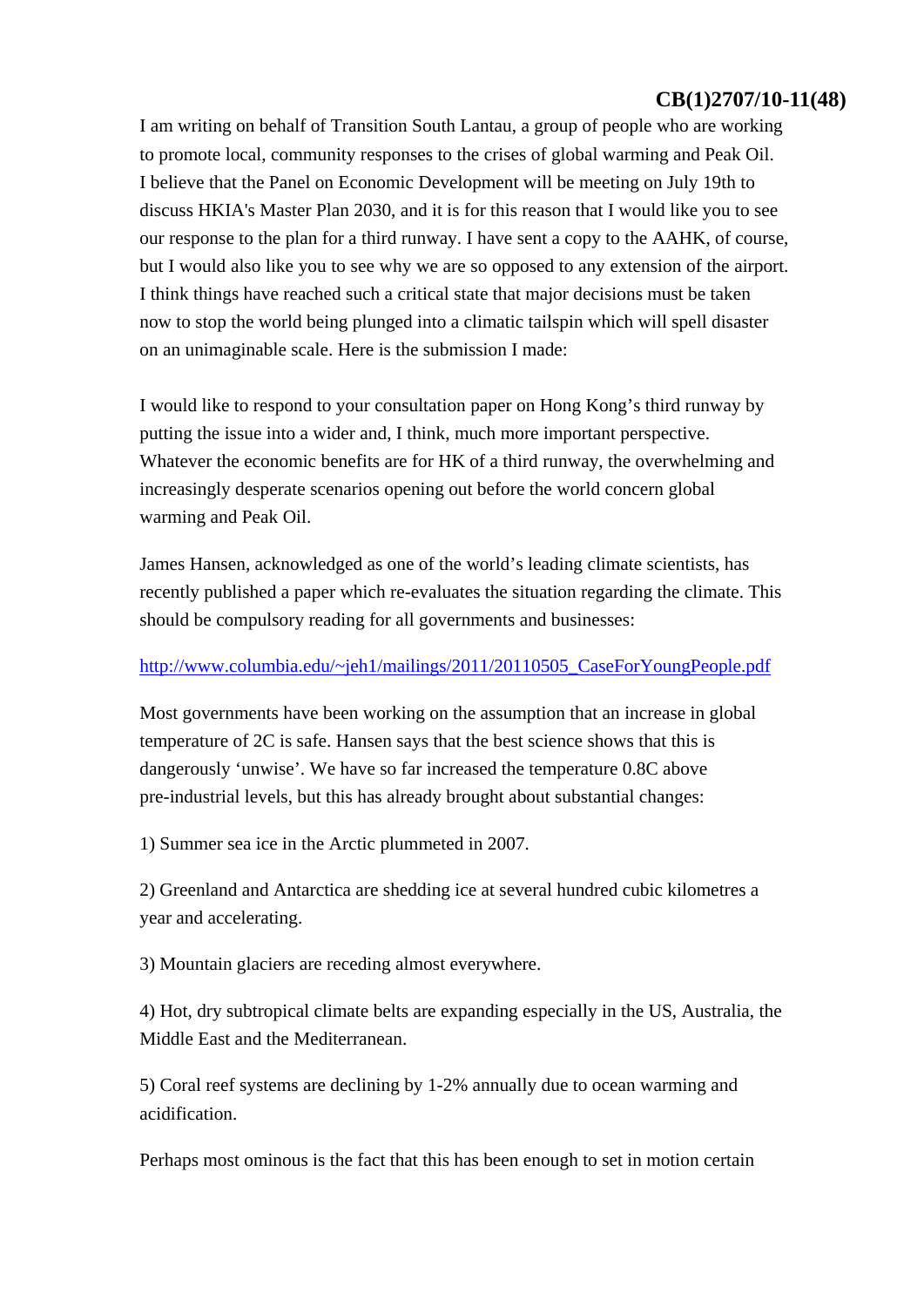slow feedback mechanisms – such as the release of methane from the permafrost, and the melting of the ice masses – which, if allowed to continue, will take the world to a point whereby humans can do nothing to stop the process of warming as the driving mechanism will no longer be human activities, but nature itself.

However, at the moment we are still possibly in a position to prevent the future from becoming a nightmare. The current warming is 80% due to burning fossil fuels, and 20% due to deforestation. Hansen says we cannot allow the temperature to rise much above 1C for any great length of time or the slow feedback mechanisms will become unstoppable. This will happen if we continue with business as usual (BAU) until 2020, committing the planet to 100 years of temperatures 1C above pre-industrial levels (assuming BAU does not continue beyond 2020!). In order to keep temperatures to little more than 1C for a relatively short period of 30 years we need to bring down levels of CO2 in the atmosphere to 350ppm. The only feasible way of doing this is by reducing global CO2 emissions by 6% a year beginning *now,* along with a massive reforestation programme, and converting our modern industrial farming systems to organic farms which sequester huge amounts of carbon in the soil via composting. These are enormous targets to set, but the alternative is unthinkable. A 2C rise in temperature would lead to 'massive and continual disruptions of both society and ecosystems…….There are no credible arguments that such rapid change would not have catastophic circumstances for human well-being.'

The best science shows us unequivocally that we as a species are in a dire situation. How much more evidence is needed to make people realise that we cannot continue with BAU? When will people realise that we have got to stop using fossil fuels as quickly as possible? And that means learning to live without economic growth, because economic growth has gone hand in hand with the use of fossil fuels, and especially the use of oil, which has often been described as the lifeblood of industrial civilisations.

This leads me into the issue of Peak Oil, another major crisis we are facing. Because oil is so essential to advanced societies – 95% of all transport depends on oil; modern agriculture and medicine are heavily dependent on oil, as are the military; and plastics are made of oil, to name but a few of its uses – any reduction in supplies is going to cause tremendous problems. This is especially true at a time when China, India, Russia, Brazil and Saudi Arabia are in need of ever greater supplies of oil as they grow their economies at phenomenal speeds. Yet the International Energy Agency, which advises the 28 OECD countries on energy matters, and whose annual World Energy Outlook (WEO) is regarded as a kind of energy bible by these countries,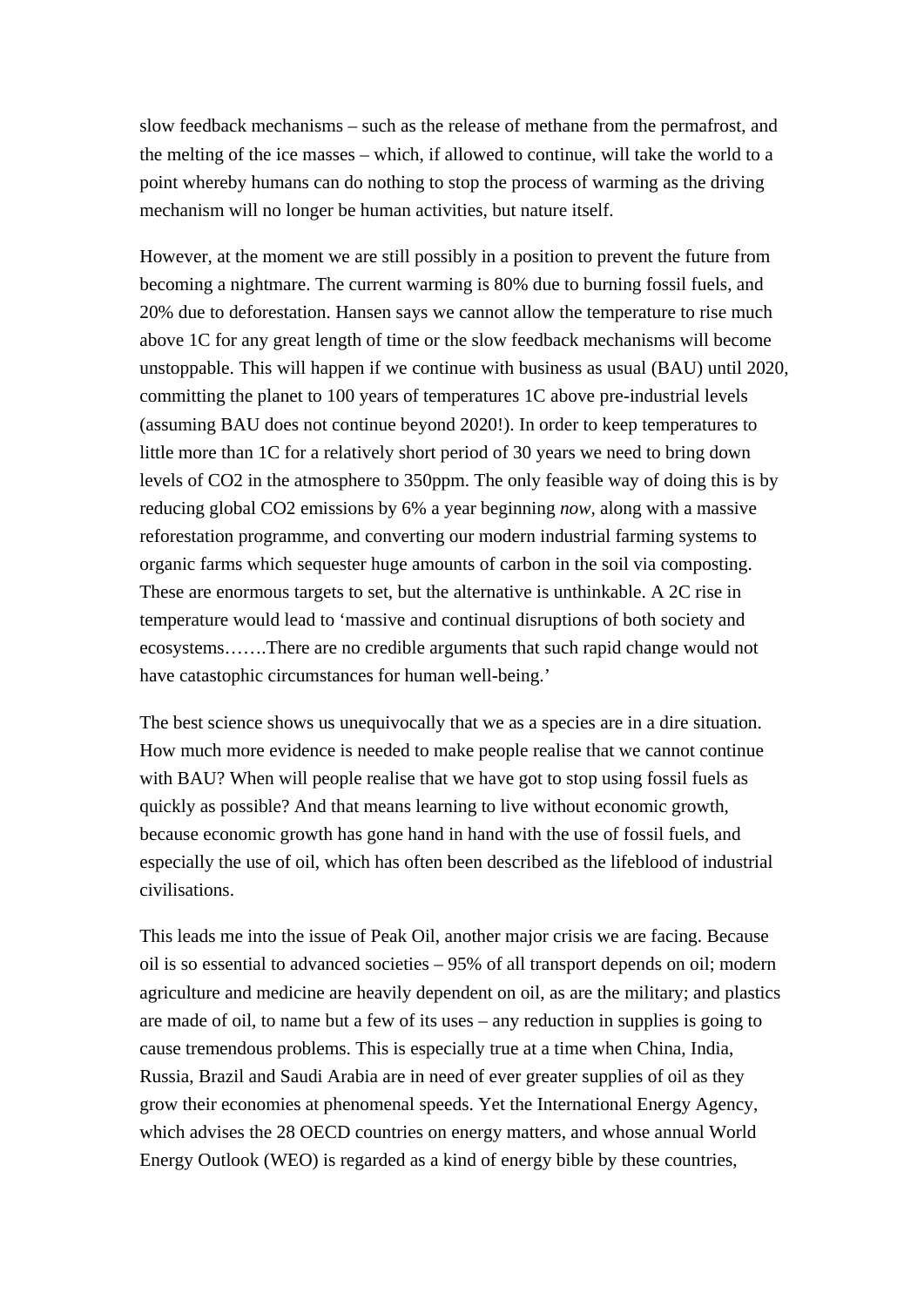informed the world – very quietly, to save itself embarrassment – that production of conventional crude oil had 'peaked' back in 2006. This, after they had denied for years that there was any danger of Peak Oil happening any time soon. They have said that crude oil production will drop from a high of 70mbd in 2006 to 15mbd in the next 25 years, and that the shortfall must be made up from 'fields yet to be developed' and 'fields yet to be found'. This means the equivalent of 4 Saudi Arabias are needed simply to make up for the shortfall, never mind the increase in demand. Considering that discovery of oil fields peaked in the 1960s and that we are now using at least three times as much oil as we are finding, these figures are regarded by objective observers to be pie in the sky. Oil in the quantities needed is simply not going to be available at any price:

### http://www.worldenergyoutlook.org/docs/weo2010/WEO2010\_es\_english.pdf

Unfortunately, there is still enough oil and other fossil fuels available to enable us to fry the planet unless we adopt the kind of radical changes proposed by James Hansen and others. So what does this mean for air traffic?

As it happens, Charles Schlumberger, the Principal Air Transport Specialist for the World Bank, gave a presentation to the ASPO-USA 2010 Peak Oil Conference on the future of the airline industry. (Click on the slides as he's talking):

## http://aspo.tv/speakers/schlumberger-charles/the-future-of-air-transportation/

Basically, what he's saying is that the airline industry believes that it has enough fuel to last another 44 years, and that it plans for a doubling of passengers in the next 20 years. *It does not take Peak Oil into consideration*. However, the industry also has stated that it can't cope with oil prices above \$80 per barrel. At the moment they are \$100+. The biggest cost of operating an aircraft is the cost of the oil. Considering the situation concerning the production of oil, as Schlumberger puts it, the airline industry is 'on a collision course with reality'. He insists that the industry will not disappear, but it will be for the very rich only because prices are going to shoot back up to the levels, relatively speaking, of what they were in the early days of air transport. In his conclusion he says that Peak Oil will severely affect air transport, first by recession, and then by escalating costs and reductions in funding. As air transport is the key driver in today's economy, a serious reduction in services will result in serious economic, social and political impacts.

Finally, I'd like to look at the question of aircraft emissions of greenhouse gases. According to Wikipedia, in 1992 CO2 emissions from aviation were estimated at 2%